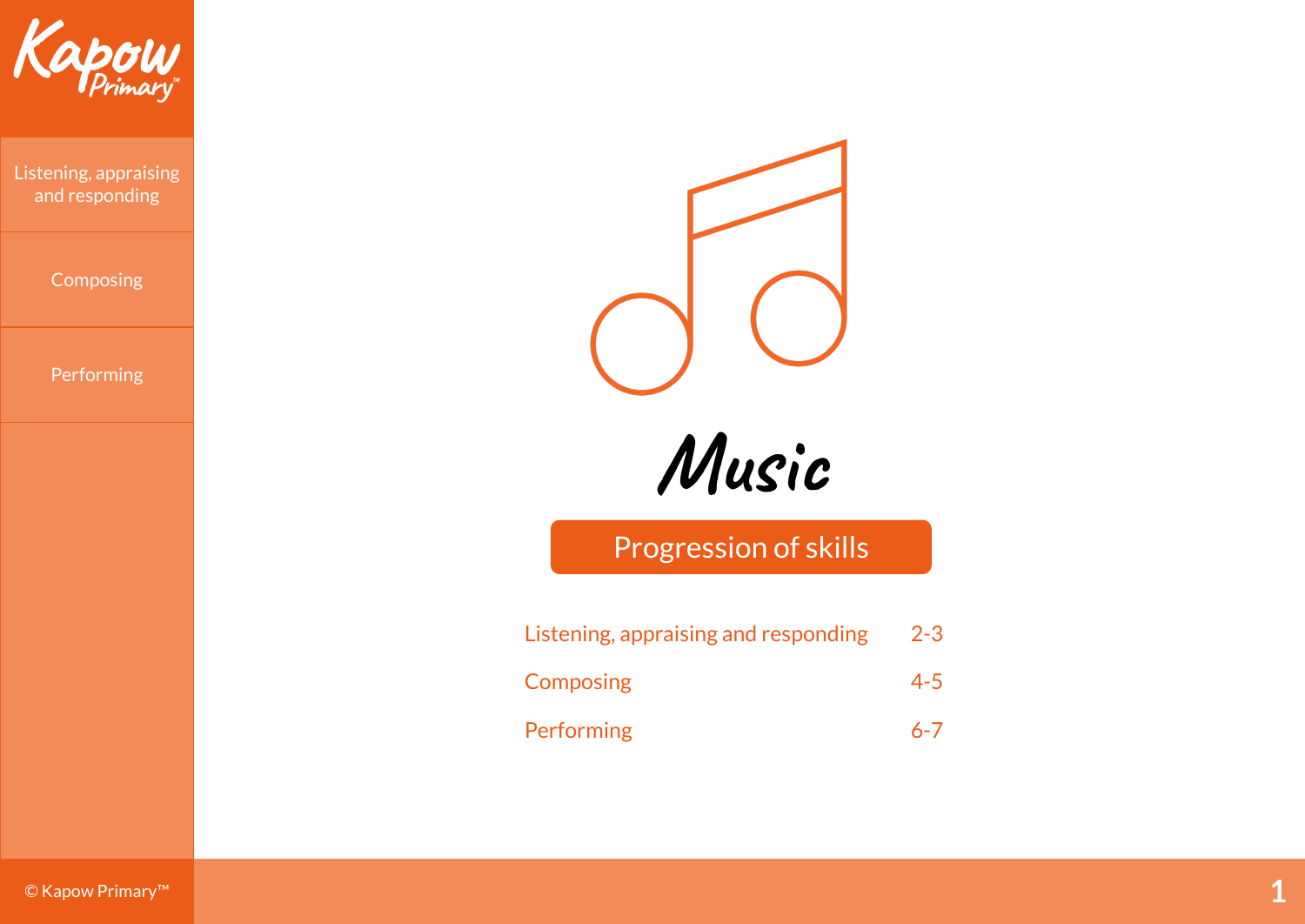|                                         |                                                                                                                                                                                                                 | Key stage 1                                                                                                                                                                                                                                                          |                                                                                                            | Key stage 2                                                                                                                                                                                                                                                                                                                                                                               |                                                                                                                                                                                                                                                                                                                                                                                                                |                                                                                                                                                                                                                                                                            |                                                                                                                                                                                                                                                                                                                                                       |  |  |
|-----------------------------------------|-----------------------------------------------------------------------------------------------------------------------------------------------------------------------------------------------------------------|----------------------------------------------------------------------------------------------------------------------------------------------------------------------------------------------------------------------------------------------------------------------|------------------------------------------------------------------------------------------------------------|-------------------------------------------------------------------------------------------------------------------------------------------------------------------------------------------------------------------------------------------------------------------------------------------------------------------------------------------------------------------------------------------|----------------------------------------------------------------------------------------------------------------------------------------------------------------------------------------------------------------------------------------------------------------------------------------------------------------------------------------------------------------------------------------------------------------|----------------------------------------------------------------------------------------------------------------------------------------------------------------------------------------------------------------------------------------------------------------------------|-------------------------------------------------------------------------------------------------------------------------------------------------------------------------------------------------------------------------------------------------------------------------------------------------------------------------------------------------------|--|--|
| apow                                    | <b>EYFS</b>                                                                                                                                                                                                     | Year 1                                                                                                                                                                                                                                                               | Year 2                                                                                                     | Year 3                                                                                                                                                                                                                                                                                                                                                                                    | Year 4                                                                                                                                                                                                                                                                                                                                                                                                         | Year 5                                                                                                                                                                                                                                                                     | Year 6                                                                                                                                                                                                                                                                                                                                                |  |  |
|                                         | Listening to a range of high-quality live and recorded music                                                                                                                                                    |                                                                                                                                                                                                                                                                      |                                                                                                            |                                                                                                                                                                                                                                                                                                                                                                                           |                                                                                                                                                                                                                                                                                                                                                                                                                |                                                                                                                                                                                                                                                                            |                                                                                                                                                                                                                                                                                                                                                       |  |  |
| Listening, appraising<br>and responding | $\bullet$ Responding to<br>music through<br>movement, altering<br>movement to reflect<br>the tempo, dynamics                                                                                                    | $\bullet$ Recognising and<br>understanding the<br>difference between<br>pulse and rhythm.                                                                                                                                                                            | • Recognising timbre<br>changes in music<br>they listen to<br>• Recognising                                | • Discussing the<br>stylistic features of<br>different genres,<br>styles and traditions<br>of music using                                                                                                                                                                                                                                                                                 | • Recognising the use<br>and development of<br>motifs in music.<br>• Identifying gradual                                                                                                                                                                                                                                                                                                                       | • Recognising and<br>confidently<br>discussing the<br>stylistic features of<br>different genres,                                                                                                                                                                           | • Discussing musical<br>eras in content,<br>identifying how they<br>have influenced<br>each other, and                                                                                                                                                                                                                                                |  |  |
| Composing                               | or pitch of the music<br>• Expressing their<br>response to<br>different music and<br>lyrics                                                                                                                     | • Understanding that<br>different types of<br>sounds are called<br>timbres.<br>• Recognising basic                                                                                                                                                                   | structural features<br>in music they listen<br>to.<br>• Listening to and<br>recognising                    | musical vocabulary<br>(Indian, classical,<br>Chinese, Battle<br>Songs, Ballads, Jazz).<br>• Understanding that                                                                                                                                                                                                                                                                            | dynamic and tempo<br>changes within a<br>piece of music<br>$\bullet$ Recognising and<br>discussing the                                                                                                                                                                                                                                                                                                         | styles and traditions<br>of music using<br>musical vocabulary,<br>and explaining how<br>these have<br>developed over time                                                                                                                                                  | discussing the<br>impact of different<br>composers on the<br>development of<br>musical styles.                                                                                                                                                                                                                                                        |  |  |
| Performing                              | pitch changes<br>• Exploring lyrics by<br>(faster/slower,<br>suggesting<br>appropriate actions<br>higher/lower).<br>• Exploring the story                                                                       | tempo, dynamic and<br>louder/quieter and                                                                                                                                                                                                                             | instrumentation.<br>• Beginning to use<br>musical vocabulary<br>to describe music.<br>Identifying melodies | music from different<br>parts of the world,<br>and different times.<br>have different<br>features.                                                                                                                                                                                                                                                                                        | stylistic features of<br>different genres,<br>styles and traditions<br>of music using<br>musical vocabulary<br>(Samba, Rock and                                                                                                                                                                                                                                                                                | (South African,<br>West African,<br>Musical Theatre,<br>Dance Remix,<br>Classical).                                                                                                                                                                                        | • Recognising and<br>confidently<br>discussing the<br>stylistic features of<br>music and relating it<br>to other aspects of                                                                                                                                                                                                                           |  |  |
|                                         | behind the lyrics or<br>music<br>• Listening to and<br>following a beat<br>using body<br>percussion and<br>instruments<br>• Considering<br>whether a piece of<br>music has a fast,<br>moderate or slow<br>tempo | • Describing the<br>character, mood, or<br>'story' of music they<br>listen to, both<br>verbally and<br>through movement.<br>• Describing the<br>differences between<br>two pieces of music.<br>$\bullet$ Expressing a basic<br>opinion about music<br>(like/dislike) | that move in steps.<br>• Identifying melodies<br>that move in steps.                                       | $\bullet$ Recognising and<br>explaining the<br>changes within a<br>piece of music using<br>musical vocabulary.<br>• Describing the<br>timbre, dynamic,<br>and textural details<br>of a piece of music,<br>both verbally, and<br>through movement.<br>• Beginning to show<br>an awareness of<br>metre.<br>• Recognising and<br>beginning to discuss<br>changes within a<br>piece of music. | Roll, Blues).<br>• Identifying common<br>features between<br>different genres,<br>styles and traditions<br>of music.<br>• Recognising, naming<br>and explaining the<br>effect of the<br>interrelated<br>dimensions of music.<br>• Identifying scaled<br>dynamics<br>(crescendo/decresc<br>endo) within a piece<br>of music.<br>• Using musical<br>vocabulary to<br>discuss the purpose<br>of a piece of music. | • Representing the<br>features of a piece<br>of music using<br>graphic notation,<br>and colours,<br>justifying their<br>choices with<br>reference to musical<br>vocabulary.<br>• Comparing,<br>discussing and<br>evaluating music<br>using detailed<br>musical vocabulary. | the Arts (pop art,<br>film music).<br>• Representing<br>changes in pitch,<br>dynamics and<br>texture using<br>graphic notation,<br>justifying their<br>choices with<br>reference to musical<br>vocabulary.<br>$\bullet$ Identifying the way<br>that features of a<br>song can<br>complement one<br>another to create a<br>coherent overall<br>effect. |  |  |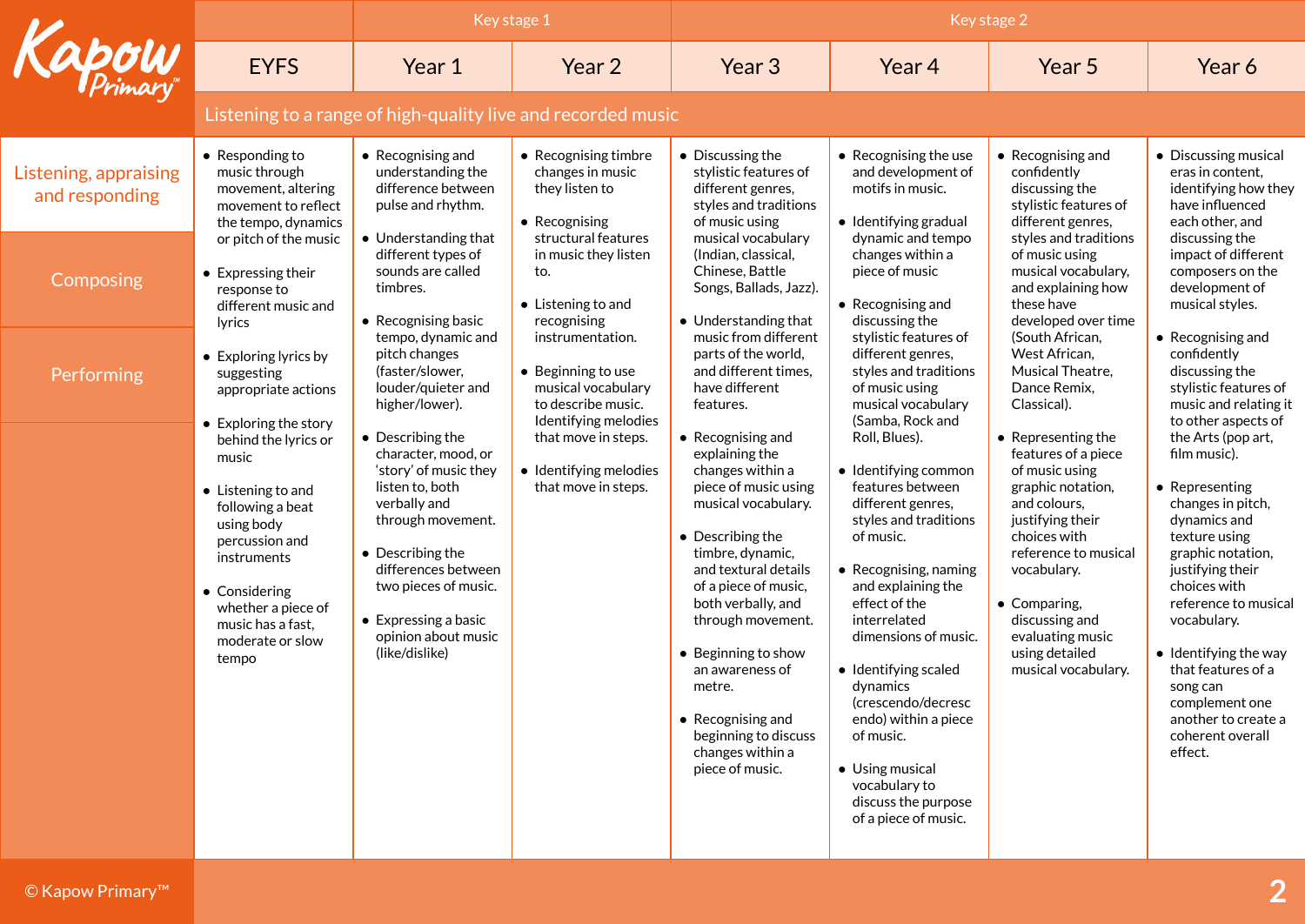|                                         |                                                                                                                                                                                                                                                                                                                                                                           |                                                                                                                                                                             | Key stage 1                                                                                                                                       | Key stage 2                                                                                                                                                                     |                                                                                                                                                                   |                                                                                                                                                                                                |                                                                                                                                                                               |  |  |
|-----------------------------------------|---------------------------------------------------------------------------------------------------------------------------------------------------------------------------------------------------------------------------------------------------------------------------------------------------------------------------------------------------------------------------|-----------------------------------------------------------------------------------------------------------------------------------------------------------------------------|---------------------------------------------------------------------------------------------------------------------------------------------------|---------------------------------------------------------------------------------------------------------------------------------------------------------------------------------|-------------------------------------------------------------------------------------------------------------------------------------------------------------------|------------------------------------------------------------------------------------------------------------------------------------------------------------------------------------------------|-------------------------------------------------------------------------------------------------------------------------------------------------------------------------------|--|--|
| Kapow                                   | <b>EYFS</b>                                                                                                                                                                                                                                                                                                                                                               | Year 1                                                                                                                                                                      | Year 2                                                                                                                                            | Year 3                                                                                                                                                                          | Year 4                                                                                                                                                            | Year 5                                                                                                                                                                                         | Year 6                                                                                                                                                                        |  |  |
|                                         | Listening to a range of high-quality live and recorded music continued.                                                                                                                                                                                                                                                                                                   |                                                                                                                                                                             |                                                                                                                                                   |                                                                                                                                                                                 |                                                                                                                                                                   |                                                                                                                                                                                                |                                                                                                                                                                               |  |  |
| Listening, appraising<br>and responding |                                                                                                                                                                                                                                                                                                                                                                           |                                                                                                                                                                             |                                                                                                                                                   |                                                                                                                                                                                 |                                                                                                                                                                   |                                                                                                                                                                                                | • Use musical<br>vocabulary correctly<br>when describing and<br>evaluating the<br>features of a piece<br>of music.                                                            |  |  |
| Composing                               |                                                                                                                                                                                                                                                                                                                                                                           |                                                                                                                                                                             |                                                                                                                                                   |                                                                                                                                                                                 |                                                                                                                                                                   |                                                                                                                                                                                                | $\bullet$ Evaluating how the<br>venue, occasion and<br>purpose affects the<br>way a piece of music<br>sounds.                                                                 |  |  |
| Performing                              |                                                                                                                                                                                                                                                                                                                                                                           |                                                                                                                                                                             |                                                                                                                                                   |                                                                                                                                                                                 |                                                                                                                                                                   |                                                                                                                                                                                                |                                                                                                                                                                               |  |  |
|                                         |                                                                                                                                                                                                                                                                                                                                                                           |                                                                                                                                                                             | Listening with attention to detail and recall sounds with increasing aural memory                                                                 |                                                                                                                                                                                 |                                                                                                                                                                   |                                                                                                                                                                                                |                                                                                                                                                                               |  |  |
|                                         | • Listening to sounds<br>and matching to the<br>object or instrument<br>• Listening to sounds<br>and identifying high<br>and low pitch<br>$\bullet$ Listening to and<br>repeating a simple<br>rhythm<br>• Listening to and<br>repeating simple<br>lyrics<br>• Understanding that<br>different<br>instruments make<br>different sounds and<br>grouping them<br>accordingly | • Listening to and<br>repeating short,<br>simple rhythmic<br>patterns.<br>$\bullet$ Listening and<br>responding to other<br>performers by<br>playing as part of a<br>group. | $\bullet$ Listening to and<br>repeating a short,<br>simple melody by<br>ear.<br>• Suggesting<br>improvements to<br>their own and<br>others' work. | • Beginning to use<br>musical vocabulary<br>(related to the<br>inter-related<br>dimensions of<br>music) when<br>discussing<br>improvements to<br>their own and<br>others' work. | • Using musical<br>vocabulary (related<br>to the inter-related<br>dimensions of<br>music) when<br>discussing<br>improvements to<br>their own and<br>others' work. | • Developing<br>confidence in using<br>detailed musical<br>vocabulary (related<br>to the inter-related<br>dimensions of<br>music) to discuss<br>and evaluate their<br>own and others'<br>work. | • Confidently using<br>detailed musical<br>vocabulary (related<br>to the inter-related<br>dimensions of<br>music) to discuss<br>and evaluate their<br>own and others<br>work. |  |  |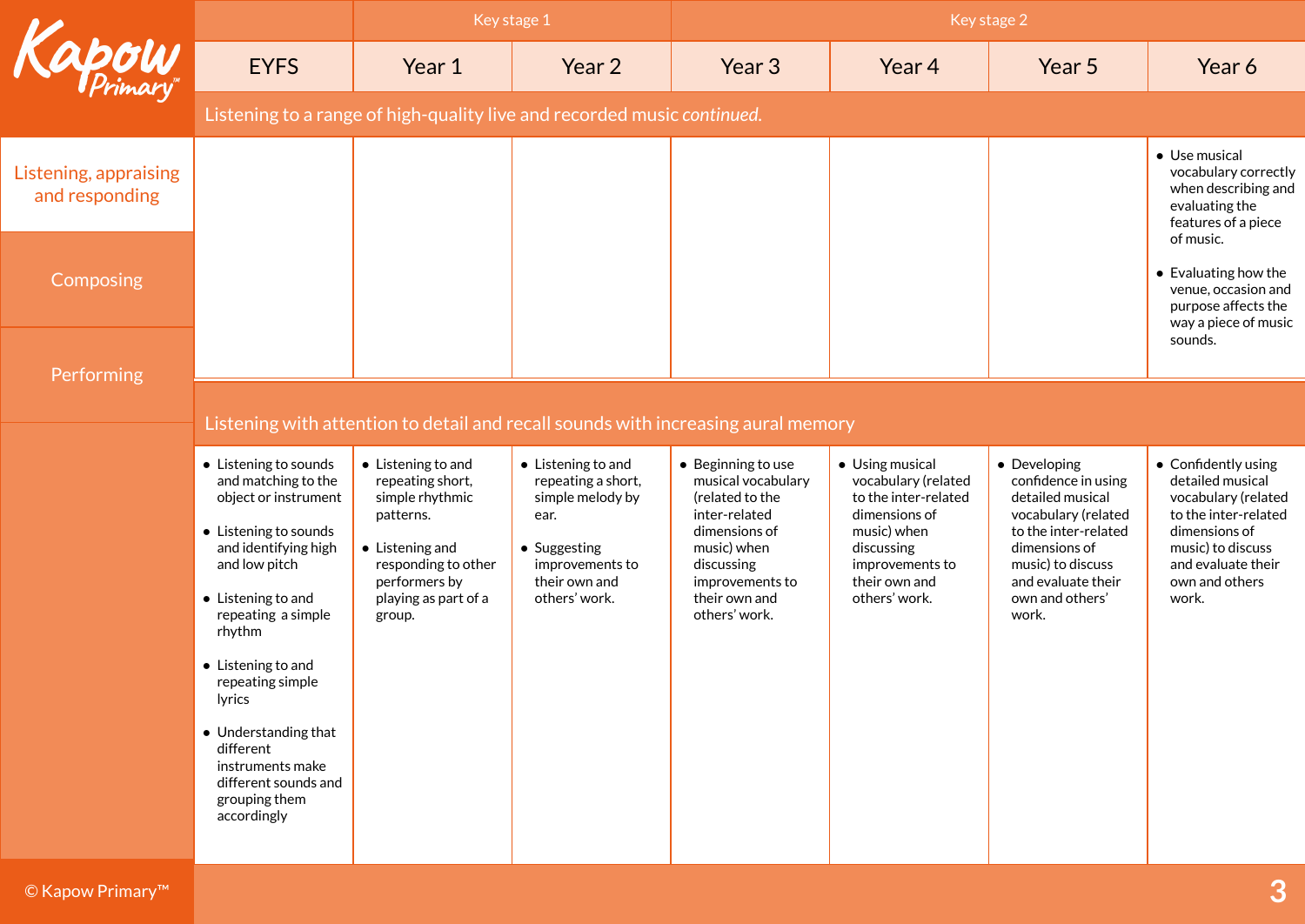|                                         |                                                                                                                  | Key stage 1                                                                                                                                                                                             |                                                                                                                                                                                                                                                                                                                                 | Key stage 2                                                                                                                                                                                                                           |                                                                                                                                                                                                                                                                                                                                           |                                                                                                                                                                                                                                                                                                                                                                                         |                                                                                                                                                                                                                                                                                                                                                                      |  |
|-----------------------------------------|------------------------------------------------------------------------------------------------------------------|---------------------------------------------------------------------------------------------------------------------------------------------------------------------------------------------------------|---------------------------------------------------------------------------------------------------------------------------------------------------------------------------------------------------------------------------------------------------------------------------------------------------------------------------------|---------------------------------------------------------------------------------------------------------------------------------------------------------------------------------------------------------------------------------------|-------------------------------------------------------------------------------------------------------------------------------------------------------------------------------------------------------------------------------------------------------------------------------------------------------------------------------------------|-----------------------------------------------------------------------------------------------------------------------------------------------------------------------------------------------------------------------------------------------------------------------------------------------------------------------------------------------------------------------------------------|----------------------------------------------------------------------------------------------------------------------------------------------------------------------------------------------------------------------------------------------------------------------------------------------------------------------------------------------------------------------|--|
| <b>apow</b>                             | <b>EYFS</b>                                                                                                      | Year 1                                                                                                                                                                                                  | Year 2                                                                                                                                                                                                                                                                                                                          | Year <sub>3</sub>                                                                                                                                                                                                                     | Year 4                                                                                                                                                                                                                                                                                                                                    | Year 5                                                                                                                                                                                                                                                                                                                                                                                  | Year 6                                                                                                                                                                                                                                                                                                                                                               |  |
|                                         | Create sounds and music using the interrelated dimensions of music                                               |                                                                                                                                                                                                         |                                                                                                                                                                                                                                                                                                                                 |                                                                                                                                                                                                                                       |                                                                                                                                                                                                                                                                                                                                           |                                                                                                                                                                                                                                                                                                                                                                                         |                                                                                                                                                                                                                                                                                                                                                                      |  |
| Listening, appraising<br>and responding | • Playing untuned<br>percussion 'in time'<br>with a piece of music<br>• Selecting classroom<br>objects to use as | Selecting and creating<br>short sequences of<br>sound with voices or<br>instruments to<br>represent a given idea<br>or character.                                                                       | • Selecting and<br>creating longer<br>sequences of<br>appropriate sounds<br>with voices or<br>instruments to                                                                                                                                                                                                                    | $\bullet$ Composing a piece<br>of music in a given<br>style with voices and<br>instruments (Battle<br>Song, Indian<br>Classical, Jazz,                                                                                                | $\bullet$ Composing a<br>coherent piece of<br>music in a given<br>style with voices,<br>bodies and<br>instruments.                                                                                                                                                                                                                        | $\bullet$ Composing a<br>detailed piece of<br>music from a given<br>stimulus with voices,<br>bodies and<br>instruments (Remix,                                                                                                                                                                                                                                                          | • Improvising<br>coherently and<br>creatively within a<br>given style,<br>incorporating given<br>features.                                                                                                                                                                                                                                                           |  |
| Composing                               | instruments<br>$\bullet$ Experimenting with<br>body percussion and<br>vocal sounds to                            | Combining<br>instrumental and<br>vocal sounds within a<br>given structure.                                                                                                                              | represent a given<br>idea or character.<br>• Successfully<br>combining and                                                                                                                                                                                                                                                      | Swing).<br>• Combining melodies<br>and rhythms to<br>compose a                                                                                                                                                                        | $\bullet$ Beginning to<br>improvise musically<br>within a given style<br>(Blues).                                                                                                                                                                                                                                                         | Colours, Stories,<br>Drama).<br>• Improvising<br>coherently within a                                                                                                                                                                                                                                                                                                                    | $\bullet$ Composing a<br>multi-layered piece<br>of music from a<br>given stimulus with                                                                                                                                                                                                                                                                               |  |
| Performing                              | respond to music<br>• Selecting<br>appropriate<br>instruments to<br>represent action                             | Creating simple<br>melodies using a few<br>notes.<br>Choosing dynamics,                                                                                                                                 | layering several<br>instrumental and<br>vocal patterns<br>within a given<br>structure.                                                                                                                                                                                                                                          | multi-layered<br>composition in a<br>given style<br>(pentatonic).<br>• Using letter name                                                                                                                                              | • Developing<br>melodies using<br>rhythmic variation,<br>transposition,<br>inversion, and                                                                                                                                                                                                                                                 | given style.<br>• Combing rhythmic<br>patterns (ostinato)<br>into a multi-layered<br>composition using                                                                                                                                                                                                                                                                                  | voices, bodies and<br>instruments.<br>• Composing an<br>original song,<br>incorporating lyric                                                                                                                                                                                                                                                                        |  |
|                                         | and mood<br>$\bullet$ Experimenting with<br>playing instruments<br>in different ways                             | tempo and timbre for<br>a piece of music.<br>Creating a simple<br>graphic score to<br>represent a<br>composition.<br>Beginning to make<br>improvements to their<br>work as suggested by<br>the teacher. | • Creating simple<br>melodies from 5 or<br>more notes.<br>$\bullet$ Choosing<br>appropriate<br>dynamics, tempo<br>and timbre for a<br>piece of music.<br>• Using letter name<br>and graphic notation<br>to represent the<br>details of their<br>composition.<br>• Beginning to<br>suggest<br>improvements to<br>their own work. | and rhythmic<br>notation (graphic or<br>staff), and key<br>musical vocabulary<br>to label and record<br>their compositions.<br>• Suggesting and<br>implementing<br>improvements to<br>their own work,<br>using musical<br>vocabulary. | looping.<br>• Creating a piece of<br>music with at least<br>four different layers<br>and a clear<br>structure.<br>• Using letter name,<br>graphic and<br>rhythmic notation<br>and key musical<br>vocabulary to label<br>and record their<br>compositions.<br>• Suggesting<br>improvements to<br>others work, using<br>musical vocabulary. | all the inter-related<br>dimensions of music<br>to add musical<br>interest.<br>• Using staff notation<br>to record rhythms<br>and melodies.<br>• Selecting, discussing<br>and refining musical<br>choices both alone<br>and with others,<br>using musical<br>vocabulary with<br>confidence.<br>$\bullet$ Suggesting and<br>demonstrating<br>improvements to<br>own and others'<br>work. | writing, melody<br>writing and the<br>composition of<br>accompanying<br>features, within a<br>given structure.<br>• Developing<br>melodies using<br>rhythmic variation,<br>transposition and<br>changes in<br>dynamics, pitch and<br>texture.<br>• Recording own<br>composition using<br>appropriate forms<br>of notation and/or<br>technology and<br>incorporating. |  |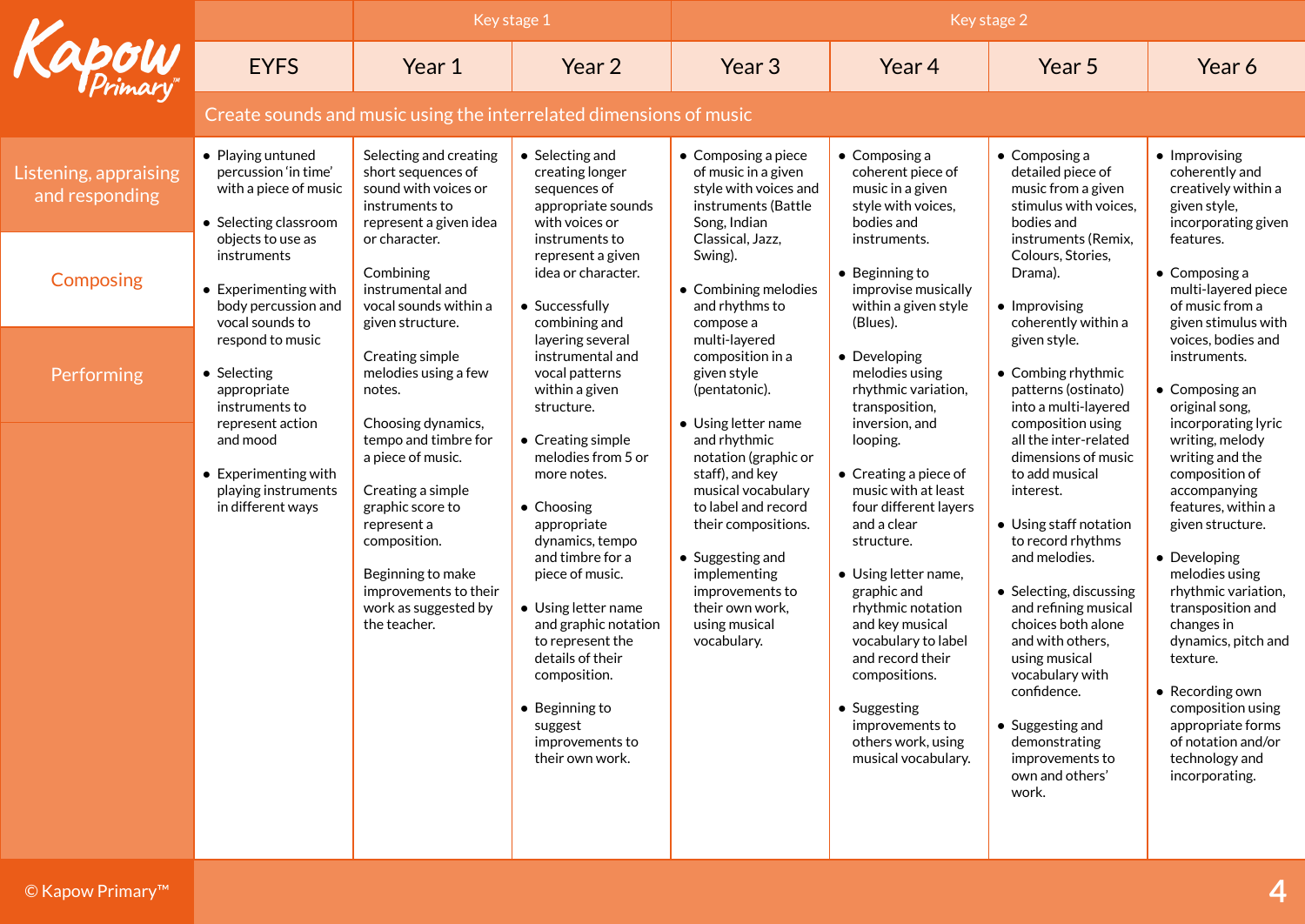|                                         |             |        | Key stage 1                                                                   | Key stage 2 |        |        |                                                                                                     |  |
|-----------------------------------------|-------------|--------|-------------------------------------------------------------------------------|-------------|--------|--------|-----------------------------------------------------------------------------------------------------|--|
| Kapow                                   | <b>EYFS</b> | Year 1 | Year 2                                                                        | Year 3      | Year 4 | Year 5 | Year 6                                                                                              |  |
|                                         |             |        | Create sounds and music using the interrelated dimensions of music continued. |             |        |        |                                                                                                     |  |
| Listening, appraising<br>and responding |             |        |                                                                               |             |        |        | $\bullet$ Constructively<br>critique their own<br>and others' work,<br>using musical<br>vocabulary. |  |
| Composing                               |             |        |                                                                               |             |        |        |                                                                                                     |  |
| Performing                              |             |        |                                                                               |             |        |        |                                                                                                     |  |
|                                         |             |        |                                                                               |             |        |        |                                                                                                     |  |
| © Kapow Primary™                        |             |        |                                                                               |             |        |        | 5                                                                                                   |  |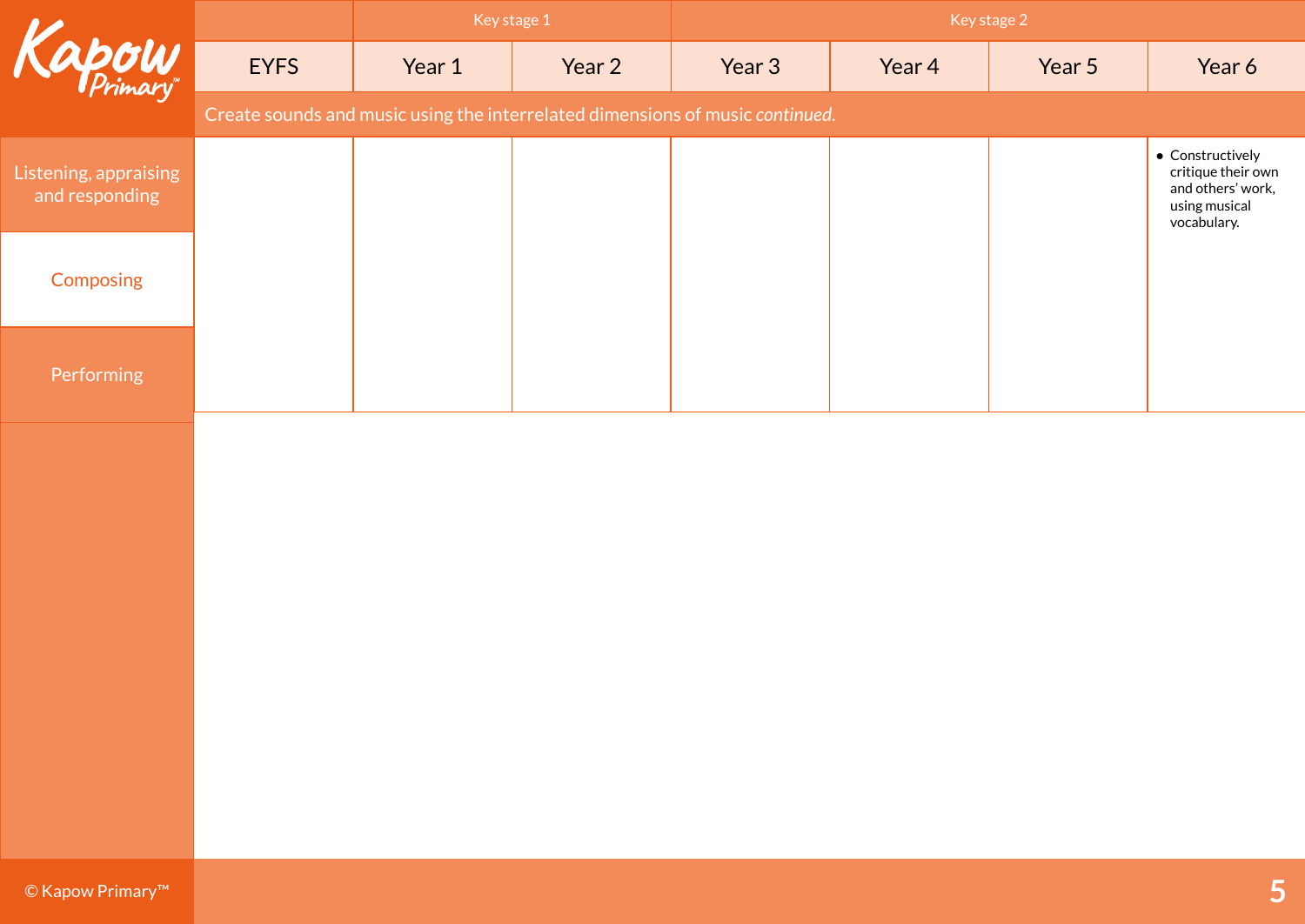|                                         |                                                                                                                                                                                                                                                                                                                                    | Key stage 1                                                                                                                                                                                                                                                        |                                                                                                                                                                                                                                                                                                                                                                     | Key stage 2                                                                                                                                |                                                                                                                                                                                                                                                                          |                                                                                                                                                                                                      |                                                                                                                                                                                                                                                                                       |
|-----------------------------------------|------------------------------------------------------------------------------------------------------------------------------------------------------------------------------------------------------------------------------------------------------------------------------------------------------------------------------------|--------------------------------------------------------------------------------------------------------------------------------------------------------------------------------------------------------------------------------------------------------------------|---------------------------------------------------------------------------------------------------------------------------------------------------------------------------------------------------------------------------------------------------------------------------------------------------------------------------------------------------------------------|--------------------------------------------------------------------------------------------------------------------------------------------|--------------------------------------------------------------------------------------------------------------------------------------------------------------------------------------------------------------------------------------------------------------------------|------------------------------------------------------------------------------------------------------------------------------------------------------------------------------------------------------|---------------------------------------------------------------------------------------------------------------------------------------------------------------------------------------------------------------------------------------------------------------------------------------|
| <b>apow</b>                             | <b>EYFS</b>                                                                                                                                                                                                                                                                                                                        | Year 1                                                                                                                                                                                                                                                             | Year 2                                                                                                                                                                                                                                                                                                                                                              | Year <sub>3</sub>                                                                                                                          | Year 4                                                                                                                                                                                                                                                                   | Year 5                                                                                                                                                                                               | Year 6                                                                                                                                                                                                                                                                                |
|                                         |                                                                                                                                                                                                                                                                                                                                    |                                                                                                                                                                                                                                                                    |                                                                                                                                                                                                                                                                                                                                                                     |                                                                                                                                            |                                                                                                                                                                                                                                                                          |                                                                                                                                                                                                      |                                                                                                                                                                                                                                                                                       |
| Listening, appraising<br>and responding | • Using their voices to<br>join in with<br>well-known songs<br>from memory                                                                                                                                                                                                                                                         | • Using their voices<br>expressively to<br>speak and chant.<br>• Singing short songs                                                                                                                                                                               | • Using their voices<br>expressively when<br>singing, including<br>the use of basic<br>dynamics (loud and                                                                                                                                                                                                                                                           | $\bullet$ Singing songs in a<br>variety of musical<br>styles with accuracy<br>and control.<br>demonstrating                                | • Singing longer songs<br>in a variety of<br>musical styles from<br>memory, with<br>accuracy, control,                                                                                                                                                                   | • Singing songs in two<br>or more parts, in a<br>variety of musical<br>styles from memory,<br>with accuracy,                                                                                         | • Singing songs in two<br>or more secure<br>parts from memory,<br>with accuracy,<br>fluency, control and                                                                                                                                                                              |
| Composing                               | • Remembering and<br>from memory,<br>maintaining their<br>maintaining the<br>role within a group<br>performance<br>in time.<br>• Moving to music<br>• Maintaining the<br>with instruction to<br>pulse (play on the<br>beat) using hands,<br>perform actions<br>and tuned and<br>• Participating in<br>untuned<br>performances to a | overall shape of the<br>melody and keeping                                                                                                                                                                                                                         | developing vocal<br>quiet).<br>technique.<br>• Singing short songs<br>from memory, with<br>• Singing and playing<br>melodic and<br>in time with peers,<br>with some degree of<br>rhythmic accuracy.<br>accuracy and<br>• Copying longer<br>awareness of their<br>rhythmic patterns<br>part in the group<br>on untuned<br>performance.<br>percussion<br>instruments, | fluency and a<br>developing sense of<br>expression including<br>control of subtle<br>dynamic changes.                                      | fluency, control and<br>expression.<br>$\bullet$ Working as a group<br>to perform a piece<br>of music, adjusting                                                                                                                                                         | expression.<br>$\bullet$ Working as a group<br>to perform a piece<br>of music, adjusting<br>the interrelated                                                                                         |                                                                                                                                                                                                                                                                                       |
| Performing                              |                                                                                                                                                                                                                                                                                                                                    | instruments.                                                                                                                                                                                                                                                       |                                                                                                                                                                                                                                                                                                                                                                     | • Performing from                                                                                                                          | • Singing and playing<br>in time with peers,<br>with accuracy and<br>awareness of their<br>part in the group<br>performance.                                                                                                                                             | dynamics and pitch<br>according to a<br>graphic score,<br>keeping in time with<br>others and<br>communicating with                                                                                   | dimensions of music<br>as required, keeping<br>in time with others<br>and communicating<br>with the group.                                                                                                                                                                            |
|                                         | small audience<br>$\bullet$ Stopping and<br>starting playing at<br>the right time                                                                                                                                                                                                                                                  | • Copying back short<br>rhythmic and<br>melodic phrases on<br>percussion<br>instruments.<br>• Responding to<br>simple musical<br>instructions such as<br>tempo and dynamic<br>changes as part of a<br>class performance.<br>• Performing from<br>graphic notation. | keeping a steady<br>pulse.<br>• Performing<br>expressively using<br>dynamics and<br>timbre to alter<br>sounds as<br>appropriate.<br>• Singing back short<br>melodic patterns by<br>ear and playing<br>short melodic<br>patterns from letter<br>notation.                                                                                                            | basic staff notation,<br>incorporating<br>rhythm and pitch<br>and be able to<br>identify these<br>symbols using<br>musical<br>terminology. | • Playing melody<br>parts on tuned<br>instruments with<br>accuracy and<br>control and<br>developing<br>instrumental<br>technique.<br>• Playing syncopated<br>rhythms with<br>accuracy, control<br>and fluency.<br>• Playing simple chord<br>sequences (12 bar<br>blues). | the group.<br>$\bullet$ Performing with<br>accuracy and<br>fluency from graphic<br>and simple staff<br>notation.<br>$\bullet$ Playing a simple<br>chord progression<br>with accuracy and<br>fluency. | $\bullet$ Performing a solo or<br>taking a leadership<br>role within a<br>performance.<br>• Performing with<br>accuracy and<br>fluency from graphic<br>and staff notation<br>and from their own<br>notation.<br>• Performing by<br>following a<br>conductor's cues<br>and directions. |